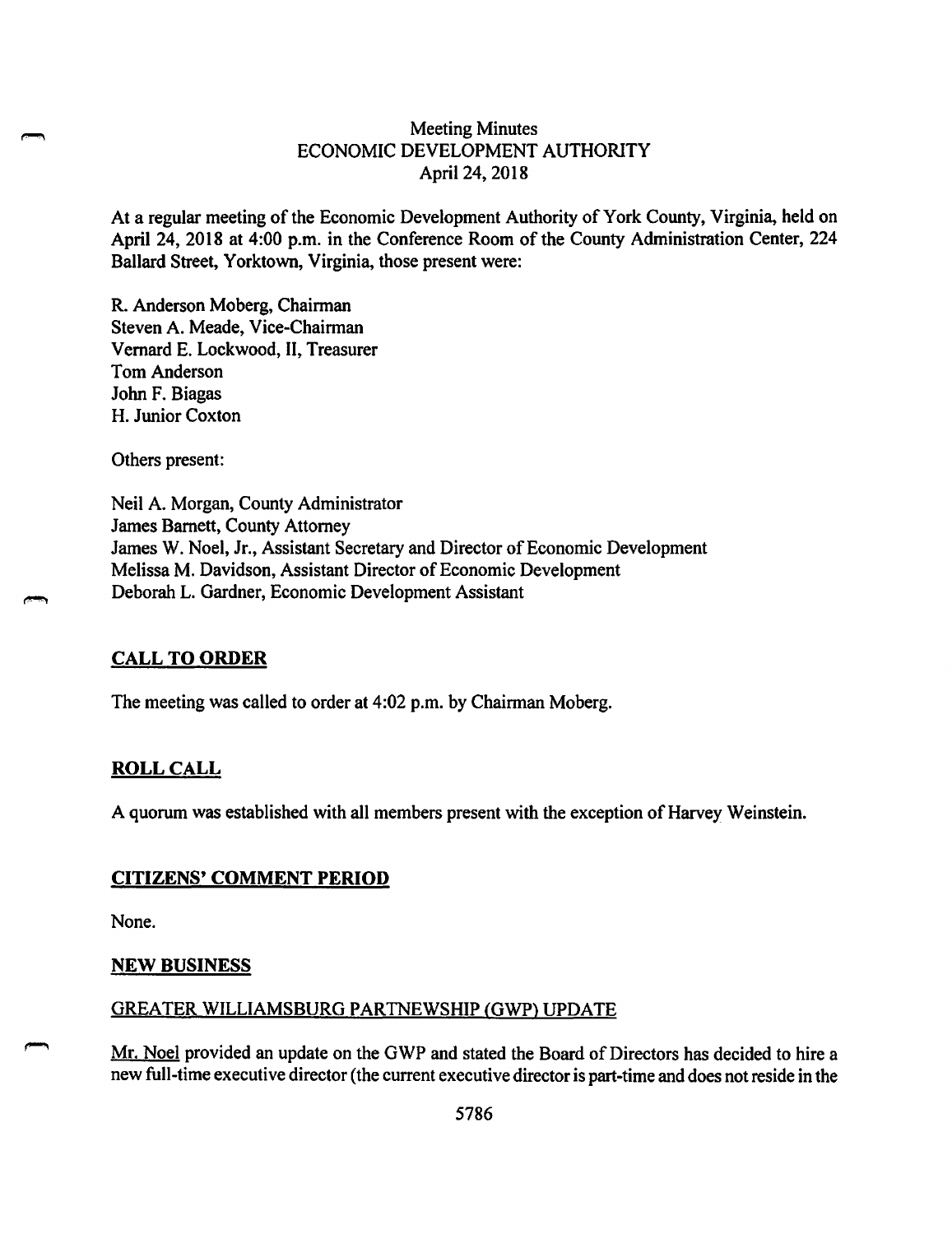area). He further stated that, in order to make this change financially feasible, the Board decided the new executive director will oversee The Launchpad in addition to the GWP. The job description is being prepared and will soon go out as an employment opportunity. Mr. Noel stated combining directors will save money and eliminate fundraising overlap, noting it will be a more efficient and effective way to move forward. He mentioned that he has shared this information with the Historic Triangle Collaborative. Mr. Noel reported the GWP is working with a company called Pegasus, who focuses on small-to-medium businesses in Germany, to help develop a relationship between our community and the communities overseas to foster foreign direct investment.

## **OLD BUSINESS**

### WORKFORCE DEVELOPMENT

Ms. Davidson briefed the Authority on Workforce Development initiatives (WF) and mentioned two EDA members are working with the York County Chamber's executive board to discuss these issues. She stated the York County School Superintendent spoke on WFD problems at the E3 meeting and it was determined there should be more involvement with the business community. Ms. Davidson stated the business community needed to come forward and offer internships or apprenticeships, and a venue for these programs. She noted a task force has been put together with representatives from the Office of Economic Development, the Economic Development Authority, the School Division, the Chamber and the business community. She reported that by year 2021, the School Division's goal is for every student graduating to have either a work opportunity or an apprenticeship-type experience.

## **FINANCIALS**

The Chairman duly noted the receipt of the February 2018 Treasurer and Financial Reports.

### **APPROVAL OF MINUTES**

Mr. Biagas moved that the minutes of the March 27, 2018 Regular Meeting be approved.

On roll call the vote was:

Yea: (5) Biagas, Coxton, Lockwood, Meade, Moberg Nay: (0) Abstention: (1) Anderson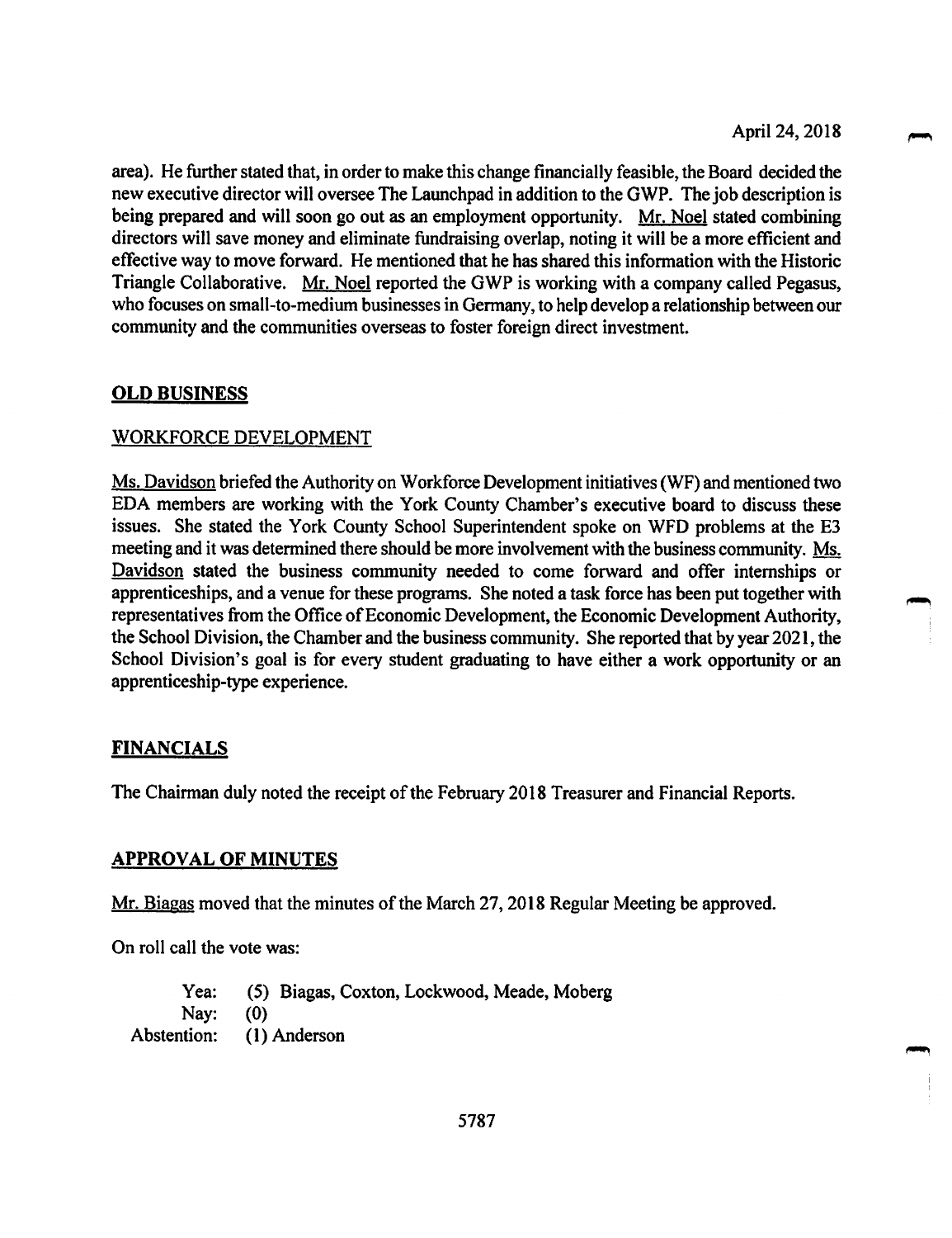# **CLOSED MEETING**

The Chairman noted that it was in his judgment appropriate for the Authority to enter into closed meeting as authorized by the Virginia Freedom of Information Act for the purpose of Public Property and Prospective Business under Section 2.2-3711( $A$ )(3) and ( $A$ )(5).

Mr. Coxton moved that the Authority enter into a closed meeting for the aforesaid purpose(s) and that the Authority deemed it necessary, as specified by the Virginia Freedom of Information Act, that Neil Morgan, Jim Barnett, Jim Noel, Melissa Davidson, Debbie Gardner and Justin Atkins be present during the closed meeting. This motion was seconded by Mr. Anderson and approved.

On roll call the vote was:

Yea: (6) Biagas, Coxton, Lockwood, Meade, Anderson, Moberg Nay: (0)

The Authority entered into closed meeting at 4:15 p.m.

#### **RETURN FROM CLOSED MEETING**

The Authority returned to open meeting at 5:18 p.m.

## **ROLL CALL VOTE CERTIFYING COMPLIANCE WITH SECTION 2.2-3711.1 D OF THE CODE OF VIRGINIA**

Mr. Meade moved that, to the best of each members' knowledge, only public business matters lawfully exempted from the open meeting requirements specified under the Virginia Freedom of Information Act were discussed in closed meeting, and that only such public business matters related to Public Property and Prospective Business under Section 2.2-3711( $A$ )(3) and ( $A$ )(5) were discussed during closed meeting. Mr. Anderson seconded this motion.

The Chairman stated that if any member of the Authority believed that there was a departure from the requirements of the Virginia Freedom of Information Act, that the member was required by law to state his objection prior to the vote, indicating the substance of the departure that in his judgment had taken place. No such objection was raised. The roll call was as follows:

On roll call the vote was:

Yea: (6) Coxton, Lockwood, Meade, Anderson, Biagas, Moberg Nay: (0)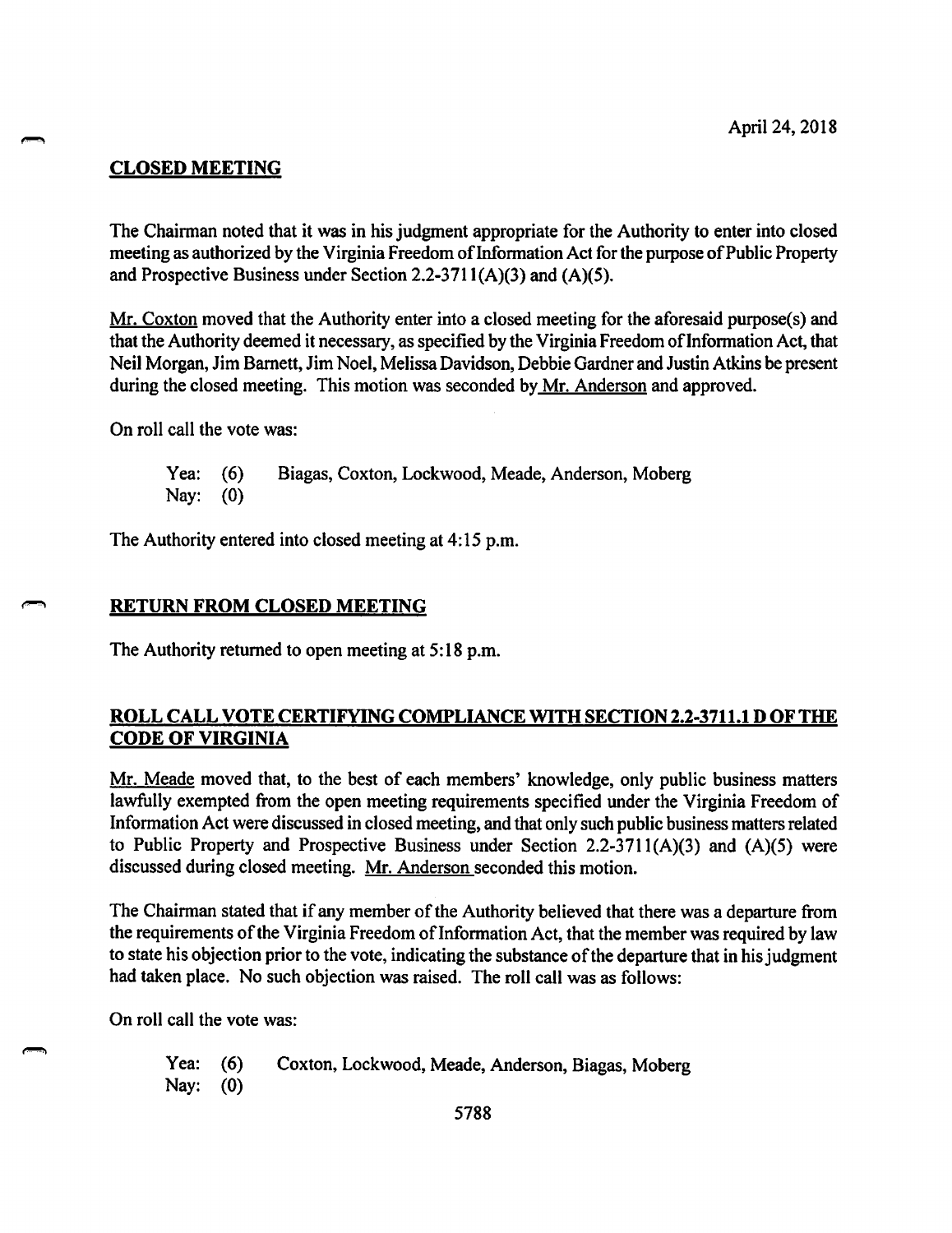Upon returning from Closed Meeting, Mr. Meade moved to approve up to \$10,000 from the Capital Fund for consultant costs to analyze the proposed project for the Williamburg Pottery.

On roll call the vote was:

Yea: (6) Lockwood, Meade, Anderson, Biagas, Coxton, Moberg Nay: (0)

Mr. Noel reminded the EDA it had previously authorized the sewer design for 7120-7124 George Washington Memorial Highway. He stated the estimated cost was \$18,000 to extend sewer to the property and recommended the EDA consider authorizing up to \$20,000 for the sewer extension.

Mr. Lockwood moved to approve \$20,000 from the Capital Fund for the extension of sewer service to 7120-7124 George Washington Memorial Highway.

On roll call the vote was:

Yea: (6) Meade, Anderson, Biagas, Coxton, Lockwood, Moberg Nay: (0)

### **COUNTY ADMINISTRATOR COMMENTS**

Mr. Morgan thanked those in attendance at Mark Carter's retirement celebration. He reported on the items for the Board of Supervisors' work session next week that will include briefing the board on the need to have a Comprehensive Plan update that is required by law to be completed every five years. He explained that a steering committee would be formed to suggest ideas for the Comp Plan. Mr. Morgan reported that the school's budget has been approved and the County's budget is set to be approved at the May 1<sup>st</sup> Board of Supervisors meeting. He noted the budget process had been smooth, with the exception of the Board of Equalization hearings that resulted in rolling back the valuation of Plains Terminal, which is the number two taxpayer in the County. Mr. Morgan stated this decision impacted more than one-half of the new revenue for the FY19 budget, or \$1.4 million. He explained if SB942 is finalized, he expects to recover from the financial blow, but stated the yearly \$250K contribution to the EDA would be at a risk if it did not pass.

#### **DIRECTOR OF ECONOMIC DEVELOPMENT COMMENTS**

Mr. Noel reported that the grant for the formation of the Regional Industrial Facilities Authority (RIFA) has been approved, noting that all of the Peninsula localities including Gloucester are participating. He stated the Fiscal Agent Agreement with the Virginia Peninsula Chamber